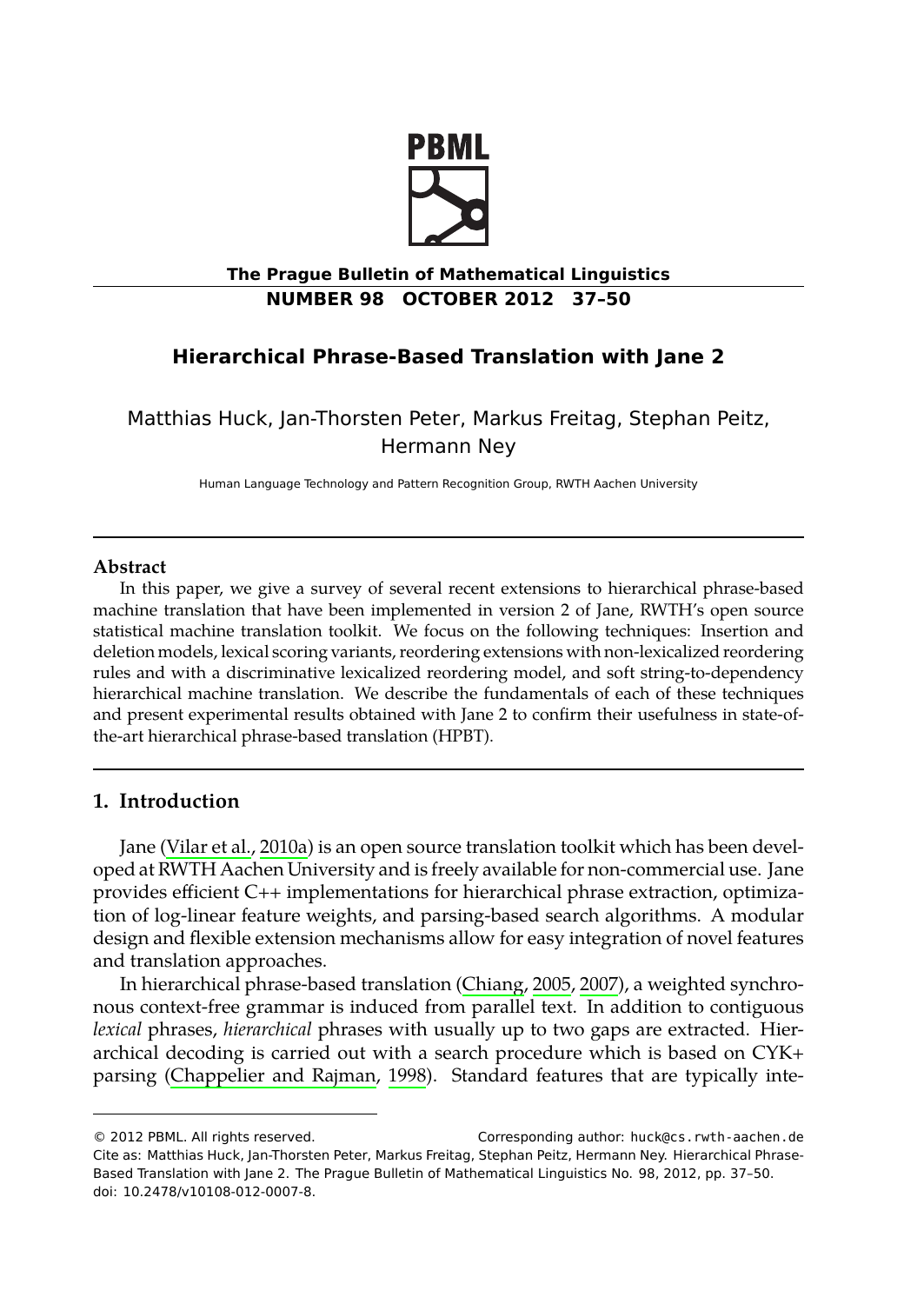grated into hierarchical baseline setups are: phrase translation probabi[lities and lexi](#page-11-0)[cal s](#page-11-0)[moothing probabil](#page-11-1)ities, each in both source-to-target and target-to-sou[rce transla](#page-12-1)[tion d](#page-12-1)irections, word and phr[ase penalty, binary featu](#page-12-2)r[es marking](#page-12-3) [h](#page-12-4)[ierar](#page-12-3)chical phrases, glue rule, and rules with non-terminals at the bo[undaries, an](#page-12-4)d an n-gram language model. Other common and simple features are source-to-target and target-to-source phrase length ratios a[nd binary features marking](#page-10-1) [phrases that have be](#page-12-5)e[n see](#page-12-6)n more than a [certain number of](#page-11-2) [times](#page-11-2)—one, two, three or five times, for instance—i[n the](#page-11-3) [train](#page-11-3)ing data.

Jane additionaly implements a number of advanced t[echniques. These ra](#page-10-2)nge from discriminative word lexicon (DWL models and triplet lexicon models (Mauser et al., 2009; Huck et al., 2010) over syntactic enhancements like p[ar](#page-2-0)se matching (Vilar et al., 2008), p[re](#page-3-0)ference grammars (Venugopal [et](#page-5-0) al., 2009; Stein et al., 2010) and pseudosyntacti[c e](#page-6-0)nhancements like poor man's syntax (Vilar et al., 2010b) to a variety of search strategies with diverse pruning [approache](#page-12-8)s and language model (LM) score estimation heuristics ([Huang and Chi](#page-12-7)ang, 2007; [Vilar](#page-12-8) and Ney, 2009, 2011). Loglinear parameter weights can be optimized with either the downhill simplex algorithm (Nelder and Mead, 1965), Och's minimum error rate training (MERT) (Och, 2003), or the ma[rgin infused relaxed algorithm \(MIRA\) \(Chia](http://www.hltpr.rwth-aachen.de/jane/)ng et al., 2009).

The purpose of this paper is to present some features that have been added to Jane in version 2, namely insertion and deletion models (Section 2), lexical scoring variants (Section 3), reordering extensions (Section 4), and soft string-to-dependency features (Section 5). We will not address Jane's basic functionality or any other non-standard techniques that are available in Jane. Many of them have been discussed in depth in previous publications (Stein et al., 2011; Vilar et al., 2012). We refer the reader to those and to the manual included in the Jane package. Advice on how to employ most of the features implemented in Jane can likewise be found in the manual. Jane 2 is available for download at http://www.hltpr.rwth-aachen.de/jane/.

#### **1.1. Notational Conventions**

In hierarchical phrase-based translation, we deal with rules  $X \rightarrow \langle \alpha, \beta, \gamma \rangle$  where  $\alpha$ ,  $\beta$  and high rules that may contain symbols from a non-terminal set *⟨*α, β*⟩* is a bilingual phrase pair that may contain symbols from a non-terminal set, i.e.  $\alpha \in (\mathcal{N} \cup V_F)^+$  and  $\beta \in (\mathcal{N} \cup V_E)^+$ , where  $V_F$  and  $V_E$  are the source and target vocabulary, respectively, and *N* is a non-terminal set which is shared by source and target. The left-hand side of the rule is a non-terminal symbol <sup>X</sup> *∈ N* , and the <sup>∼</sup> relation denotes a one-to-one correspondence between the non-terminals in α and in β. Let J<sub>α</sub> denote the number of terminal symbols in  $\alpha$  and I<sub>β</sub> the number of terminal symbols in β. Indexing  $\alpha$  with j, i.e. the symbol  $\alpha_i$ ,  $1 \le j \le J_\alpha$ , denotes the j-th terminal symbol on the source side of the phrase pair  $\langle \alpha, \beta \rangle$ , and analogous with  $β_i$ ,  $1 \leq i \leq I_{\beta}$ , on the target side.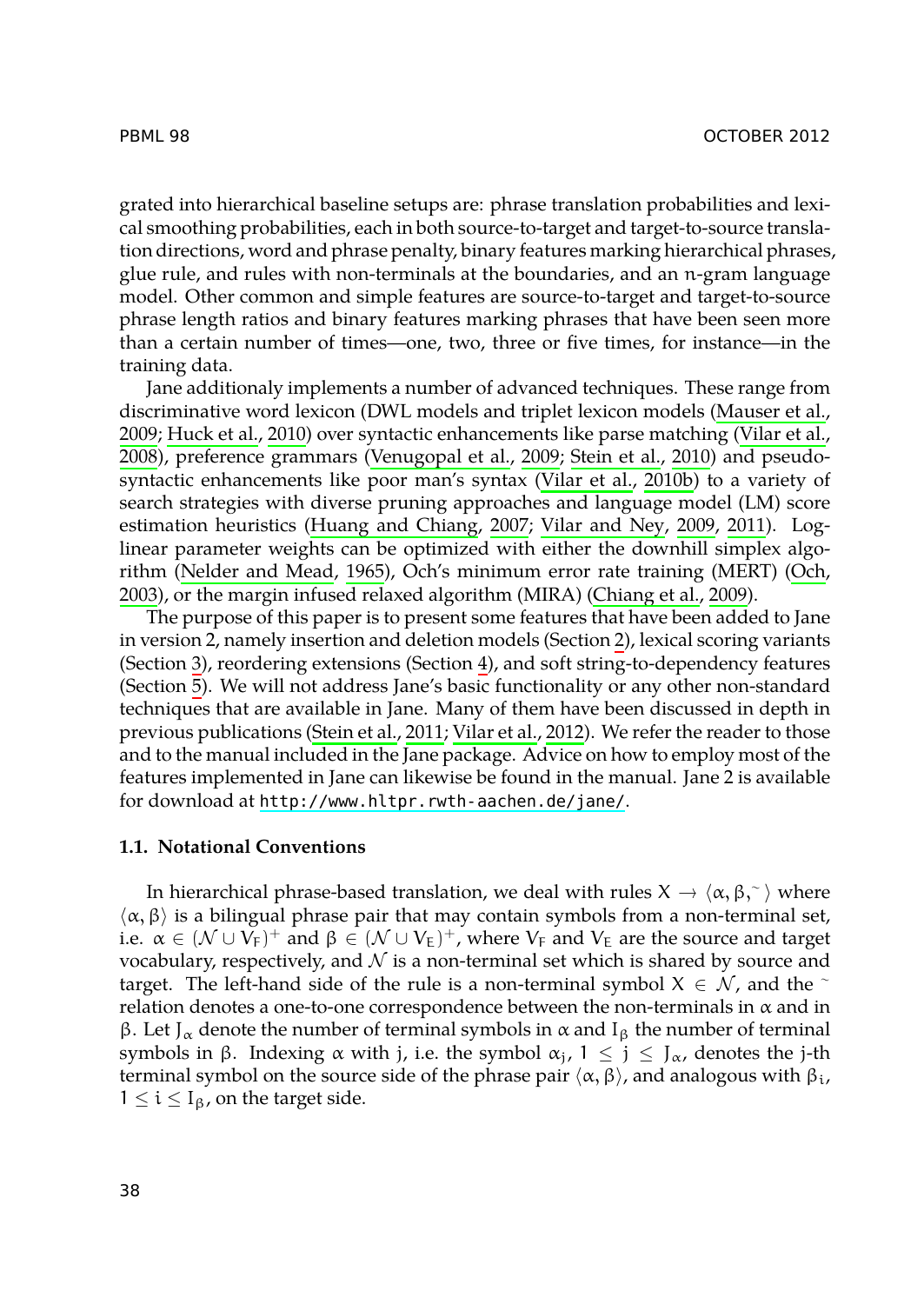<span id="page-2-0"></span>

# **2. Insertion and Deletion Models**

Insertion and deletion models are designed [as a means to avo](#page-10-3)id the omission of content words in the hypotheses. In our case, they are implemented as phrase-level feature functions which count the number of inserted or deleted words (Huck and Ney, 2012). An English word is considered inserted or deleted based on lexical probabilities with the words on the foreign language side of the phrase. Lexical translation probabilities from different types of lexicon models may be employed within the insertion and deletion scoring functions, e.g. a model which is extracted from wordaligned training data and—given the word alignment matrix—relies on pure relative frequencies (henceforth denoted as *RF word lexicon*) (Koehn et al., 2003), or the IBM model 1 lexicon (henceforth denoted as *IBM-1*) (Brown et al., 1993).

We define insertion and deletion models, each in both source-to-target and targetto-source direction, by giving phrase-level scoring functions for the features. In the Jane 2 implementation, the feature values are precomputed and written to the phrase table. The features are then incorporated directly into the log-linear model combination of the decoder.

## **2.1. Insertion Models**

The insertion model in source-to-target direction  $t_{s2tIns}(\cdot)$  counts the number of inserted words on the target side  $β$  of a hierarchical rule with respect to the source side  $\alpha$  of the rule:

$$
t_{s2tIns}(\alpha, \beta) = \sum_{i=1}^{I_{\beta}} \prod_{j=1}^{J_{\alpha}} [p(\beta_i | \alpha_j) < \tau_{\alpha_j}]
$$
 (1)

Here, [*·*] denotes a true or false statement: The result is 1 if the condition is true and 0 if the condition is false. The model considers an occurrence of a target word e an insertion iff no source word f exists within the phrase where the lexical translation probability  $p(e|f)$  is greater than a corresponding threshold  $\tau_f$ .

In an analogous manner to the source-to-target direction, the insertion model in target-to-source direction  $t_{\text{t2sIns}}(\cdot)$  counts the number of inserted words on the source side  $\alpha$  of a hierarchical rule with respect to the target side  $\beta$  of the rule:

$$
t_{t2sIns}(\alpha, \beta) = \sum_{j=1}^{J_{\alpha}} \prod_{i=1}^{I_{\beta}} [p(\alpha_j|\beta_i) < \tau_{\beta_i}]
$$
 (2)

Target-to-source lexical translation probabilities  $p(f|e)$  are thresholded with values  $\tau_e$ which may be distinct for each target word e. The model considers an occurrence of a source word f an insertion iff no target word e exists within the phrase with  $p(f|e)$ greater than or equal to  $\tau_e$ .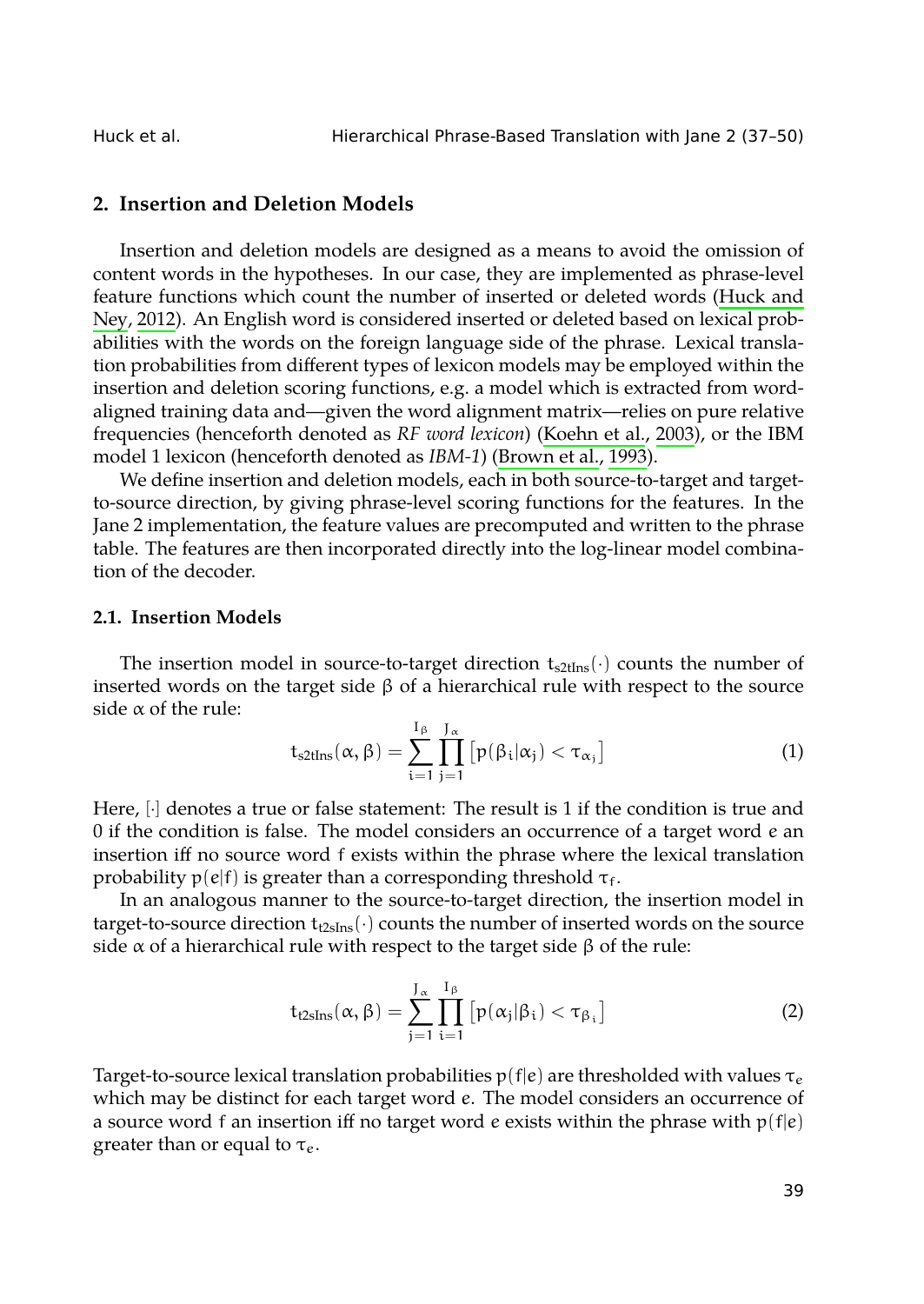## **2.2. Deletion Models**

The deletion model in source-to-target direction  $t_{s2tDel}(\cdot)$  counts the number of deleted words on the source side  $\alpha$  of a hierarchical rule with respect to the target side β of the rule:

$$
t_{s2tDel}(\alpha,\beta)=\sum_{j=1}^{J_{\alpha}}\prod_{i=1}^{I_{\beta}}\left[p(\beta_i|\alpha_j)<\tau_{\alpha_j}\right]
$$
(3)

It considers an occurrence of a source word f a deletion iff no target word e exists within the phrase with  $p(e|f)$  greater than or equal to  $\tau_f$ .

The target-to-source deletion model  $t_{t2sDel}(\cdot)$  correspondingly considers an occurrence of a target word e a deletion iff no source word f exists within the phrase with  $p(f|e)$  greater than or equal to  $\tau_e$ :

$$
t_{t2sDel}(\alpha,\beta)=\sum_{i=1}^{I_{\beta}}\prod_{j=1}^{J_{\alpha}}[p(\alpha_j|\beta_i)<\tau_{\beta_i}]
$$
\n(4)

#### **2.3. Thresholding Methods for Insertion and Deletion Models**

We introduce thresholding methods for insertion and deletion models which set thresholds based on the characteristics of the lexicon model that is applied. We restrict ourselves to the description of the source-to-target direction.

**individual**  $\tau_f$  is a distinct value for each f, computed as the arithmetic average of all entries  $p(e|f)$  of any  $e$  with the given  $f$  in the lexicon model.

- <span id="page-3-0"></span>**global** The same value  $\tau_f = \tau$  is used for all f. We compute this global threshold by averaging over the individual thresholds.
- **histogram**  $\pi$ <sub>f</sub> is a distinct value for each f.  $\tau$ <sub>f</sub> is set to the value of the  $n+1$ -th largest probability  $p(e|f)$  of any e with the given f.
- **all** All entries with probabilities larg[er than the floor va](#page-11-4)l[ue are not threshold](#page-13-0)ed. This variant may be considered as *histogram* <sup>∞</sup>.
- **median**  $\tau_f$  is a median-based distinct value for each f[, i.e. it is](#page-11-5) [set to](#page-11-5) the value that separates the higher half of the entries from the lower half of the entries  $p(e|f)$ for the given f.

# **3. Lexical Scoring**

Lexical scoring on phrase level is the standard technique for phrase table smoothing in statistical machine translation (Koehn et al., 2003; Zens and Ney, 2004). Jane 2 supports lexical smoothing as well as source-to-target sentence level lexical scoring within search with many types of lexicon models (Huck et al., 2011). Phrase-level lexical scores do not have to be calculated on demand for each hypothesis expansion,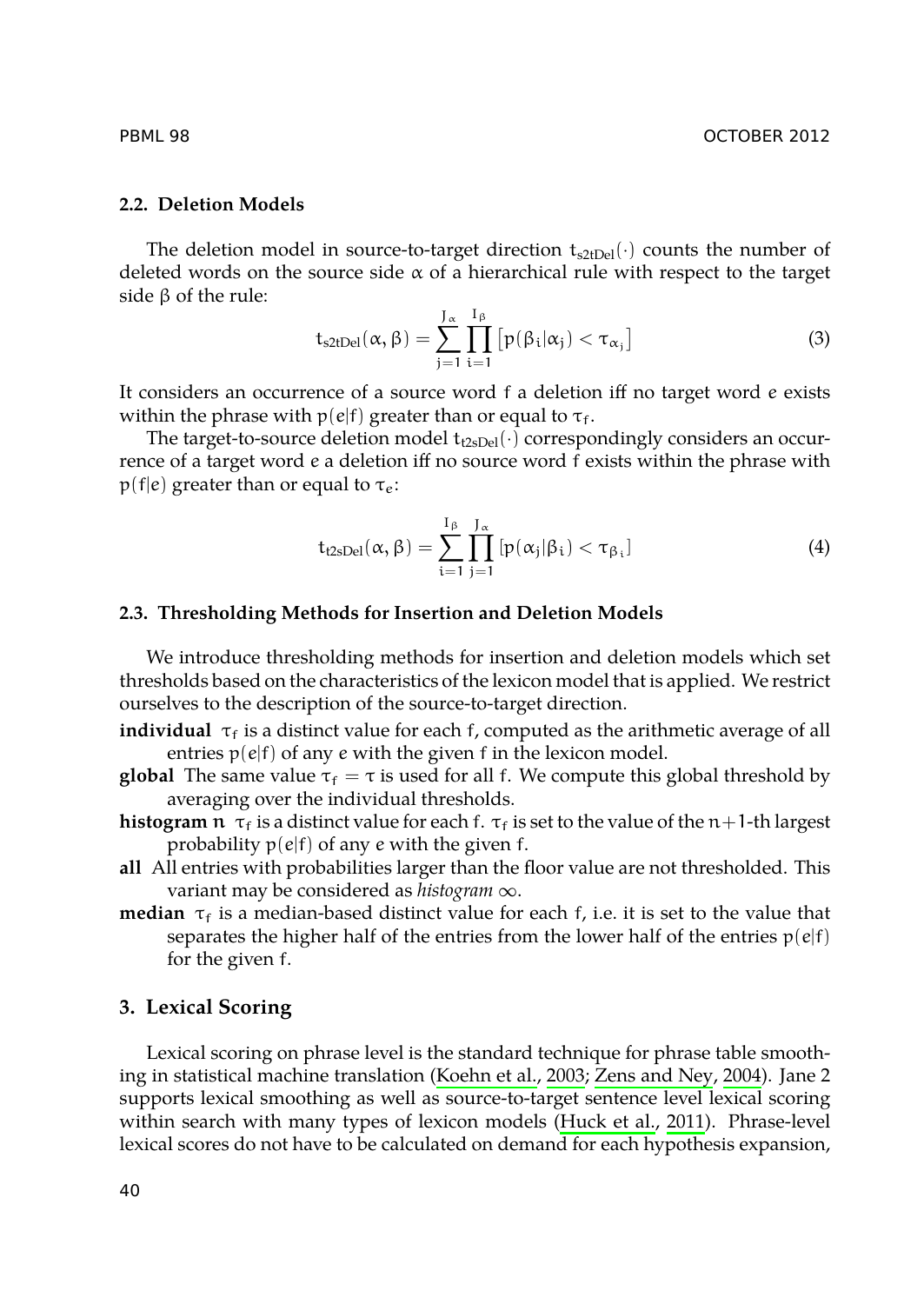but can again be precomputed in advance and written to the phrase table. We present four scoring variants for lexical smoothing with RF word lexicons or IBM-1 which are provided by Jane 2. We describe the source-to-target directions. The target-to-source scores are computed similarly.

### **3.1. Phrase-Level Scoring Variants**

The first scoring variant  $t_{\text{Norm}}(\cdot)$  uses an IBM-1 or RF lexicon model  $p(e|f)$  to rate the quality of a target side  $β$  given the source side  $α$  of a phrase with an included length normalization:

$$
t_{Norm}(\alpha, \beta) = \sum_{i=1}^{I_{\beta}} \log \left( \frac{p(\beta_i|NULL) + \sum_{j=1}^{J_{\alpha}} p(\beta_i|\alpha_j))}{1 + J_{\alpha}} \right)
$$
(5)

By dropping the length normalization we arrive at the second variant  $t_{\text{NoNorm}}(\cdot)$ :

$$
t_{\text{NoNorm}}(\alpha, \beta) = \sum_{i=1}^{I_{\beta}} \log \left( p(\beta_i | \text{NULL}) + \sum_{j=1}^{J_{\alpha}} p(\beta_i | \alpha_j)) \right)
$$
(6)

The third scoring variant  $t_{\text{NoisyOr}}(\cdot)$  is the noisy-or model proposed by Zens and Ney (Zens and Ney, 2004):

$$
t_{\text{NoisyOr}}(\alpha, \beta) = \sum_{i=1}^{I_{\beta}} \log \left( 1 - \prod_{j=1}^{J_{\alpha}} (1 - p(\beta_i | \alpha_j)) \right)
$$
(7)

The fourth scoring variant t<sub>Moses</sub>( $\cdot$ ) is due to Koehn, Och and Marcu (Koehn et al., 2003) and is the standard method in the open-source Moses system (Koehn et al., 2007):

$$
t_{\text{Moses}}(\alpha, \beta, \{a_{ij}\}) = \sum_{i=1}^{I_{\beta}} \log \left( \begin{cases} \frac{1}{|\{a_{i}\}|} \sum_{j \in \{a_{i}\}} p(\beta_{i}|\alpha_{j})) & \text{if } |a_{i}| > 0\\ p(\beta_{i}|\text{NULL}) & \text{otherwise} \end{cases} \right) \tag{8}
$$

This last variant requires the availability of word alignments  $\{a_{ij}\}$  for phrase pairs *⟨*α, β*⟩*. We store the most frequent alignment during phrase extraction and use it to compute  $t_{\text{Moses}}(\cdot)$ .

Note that all of these scoring methods generalize to hierarchical phrase pairs which may be only partially lexicalized. Unseen events are scored with a small floor value.

Source-to-target sentence-level scores are calculated analogous to Eq. (5), but with the difference that the quality of the target side β of a rule currently chosen to expand a partial hypothesis is rated given the whole input sentence  $f_1^J$  instead of the source side  $\alpha$  of the rule only.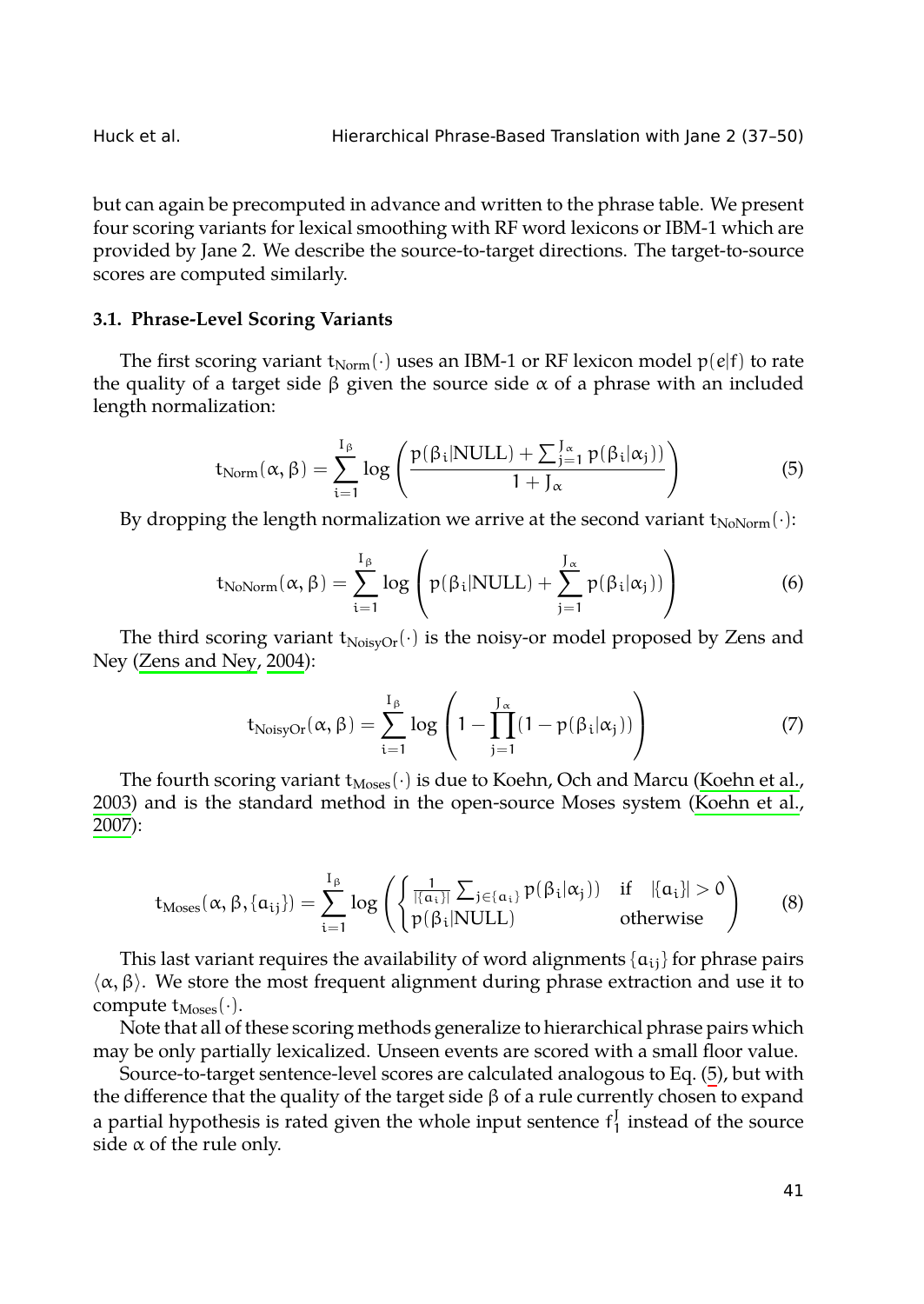<span id="page-5-0"></span>

## **[4. Reordering](#page-10-4) [E](#page-10-5)xtensions**

In hierarchical phrase-based machine translation, reordering is modeled implicitely as part of the translation model. Hierarchical phrase-based decoders conduct p[hrase](#page-12-0) [reorderings](#page-12-0) based on the one-to-one relation between the non-terminals on source and tar[get side within hier](#page-13-1)[archical translatio](#page-11-7)n rules. Recently, some authors have been able to improve translation quality by augmenting the hierarchical grammar with more flexible reordering mechanisms based on additional non-lexicalized reordering rules (He et al., 2010b; Sankaran and Sarkar, 2012; Li et al., 2012). Extensions with lexicalized reordering models have also been presented in the literature lately (He et al., 2010b,a).

Jane 2 offers both the facility to incorporate grammar-based mechanisms to perform reorderings that do not result from the application of hierarchical rules (Vilar et al., 2010a) and the optional integration of a discriminative lexicalized reordering model (Zens and Ney, 2006; Huck et al., 2012). Jane 2 furthermore enables the computation of distance-based distortion costs.

## **4.1. Non-Lexicalized Reordering Rules**

In order to allow for a more flexible arrangement of phrases in the hypotheses, a single swap rule

$$
X \to \langle X^{-0} X^{-1}, X^{-1} X^{-0} \rangle \tag{9}
$$

may be added supplementary to the standard initial rule and glue rule. The swap rule enables adjacent phrases to be transposed.

Other, more complex modifica[tions to the grammar](#page-13-1) outright replace the standard initial rule and glue rule and implement jumps across blocks of symbols. Specific jump rules put jumps across blocks on source side into effect. Blocks that are skipped by the jump rules are translated without further jump[s. Reordering with](#page-10-6)in these windows is possible with hierarchical rules only.

## **4.2. Discriminative Lexicalized Reordering Model**

The discriminative lexicalized reordering model (*discrim. RO*) tries to predict the orientation of neighboring blocks. We use two orientation classes *left* and *right*, in the same manner as described by Zens and Ney (2006). The reordering model is applied at the phrase boundaries only, where words which are adjacent to gaps within hierarchical phrases are defined as boundary words as well. The orientation probability is modeled in a maximum entropy framework (Berger et al., 1996). The feature set of the model may consist of binary features based on the source word at the current source position, on the word class at the current source position, on the target word at the current target position, and on the word class at the current target position. The reordering model is trained with the generalized iterative scaling (GIS)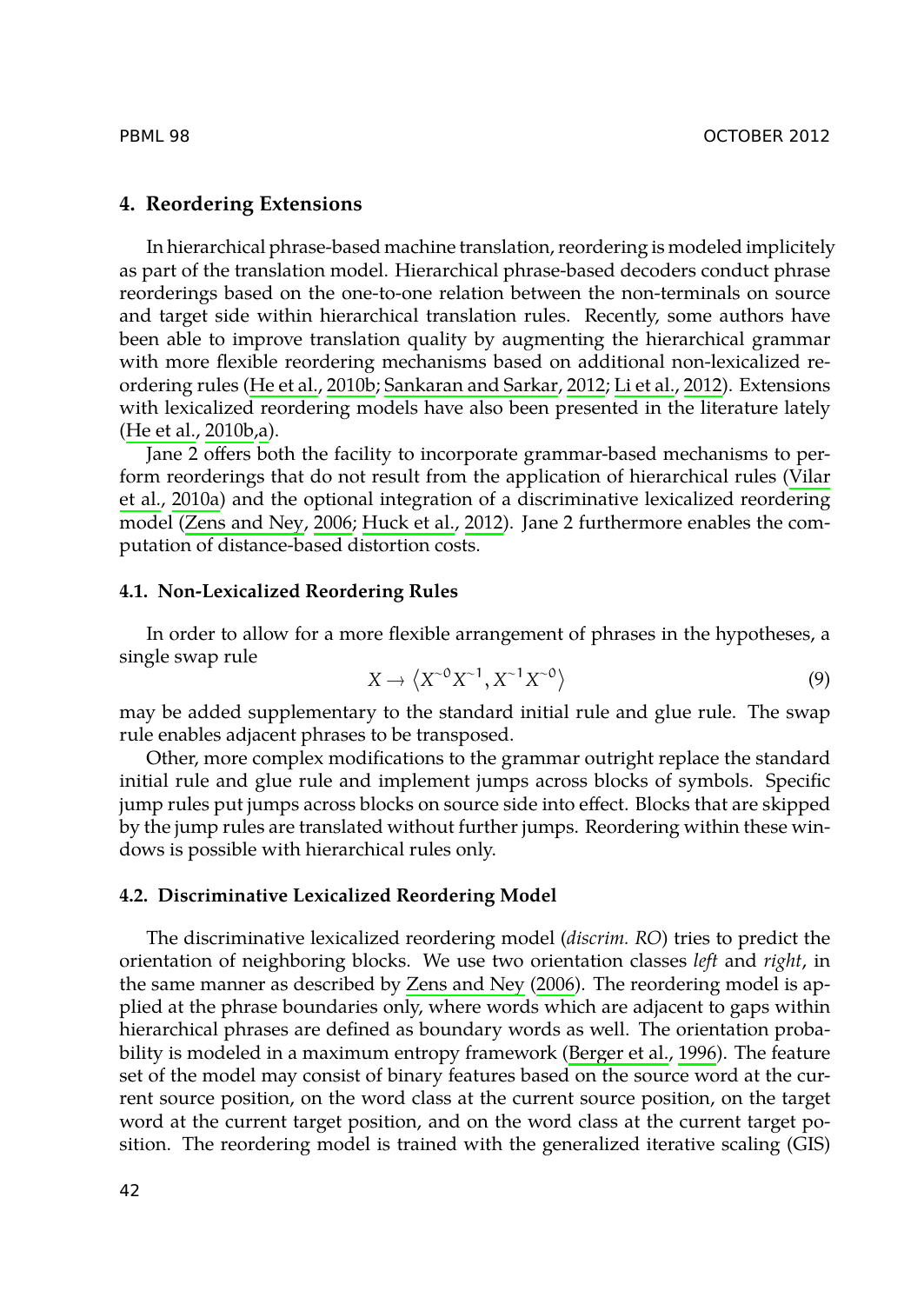Huck et al. Hierarchical Phrase-Based Translation with Jane 2 (37–50)

<span id="page-6-1"></span>

*Figure 1. Illustration of an embedding of a lexical phrase (light) in a hierarchical phr[as](#page-6-1)e (dark), with orientations scored with the neighboring blocks.*

algorithm (Darroch and Ratcliff, 1972) with the maximum class posterior probability as training criterion, and it is smoothed with a gaussian prior (Chen and Rosenfeld, 1999).

<span id="page-6-0"></span>For each rule application during hierarchical decoding, the reordering model is applied at all boundaries where lexical blocks are placed side by side within the partial hypothesis. For this purpose, we need to access neighboring boundary words and their aligned source words and source positions. Note that, as hierarchical phrases are involved, several block joinings may take place at once during a single rule application. Figure 1 gives an illustration with an embedding of [a lexical phrase](#page-12-9) ([light](#page-12-10)) in a hierarchical phrase (dark). The gap in the hierarchical phrase  $\langle f_1 \bar{f}_2 X^{-0}, e_1 X^{-0} e_3 \rangle$  is filled with the lexical phrase  $\langle f_3, e_2 \rangle$ . The discriminative reordering model scores the orientation of the lexical phrase with regard to the neighboring block of the hierarchical phrase which precedes it within the target sequence (here: right orientation), and the block of the hierarchical phrase which succeeds the lexical phrase with regard to the latter (here: left [orientation\).](#page-12-3)

## **5. Soft String-to-Dependency Hierarchical Machine Translation**

String-to-dependency hierarchical machine translation (Shen et al., 2008, 2010) employs target-side dependency features to capture syntactically motivated relations between words even across longer distances. It implements enhancements to the hierarchical phrase-based paradigm that allow for an integration of knowledge obtained from dependency parses of the training material. Jane realizes a non-restrictive approach that does not prohibit the production of hypotheses with malformed dependency relations (Stein et al., 2010). Jane includes a spectrum of soft string-todependency features: invalidity markers for extracted phrase dependency structures, penalty features for construction errors of the dependency tree assembled during de-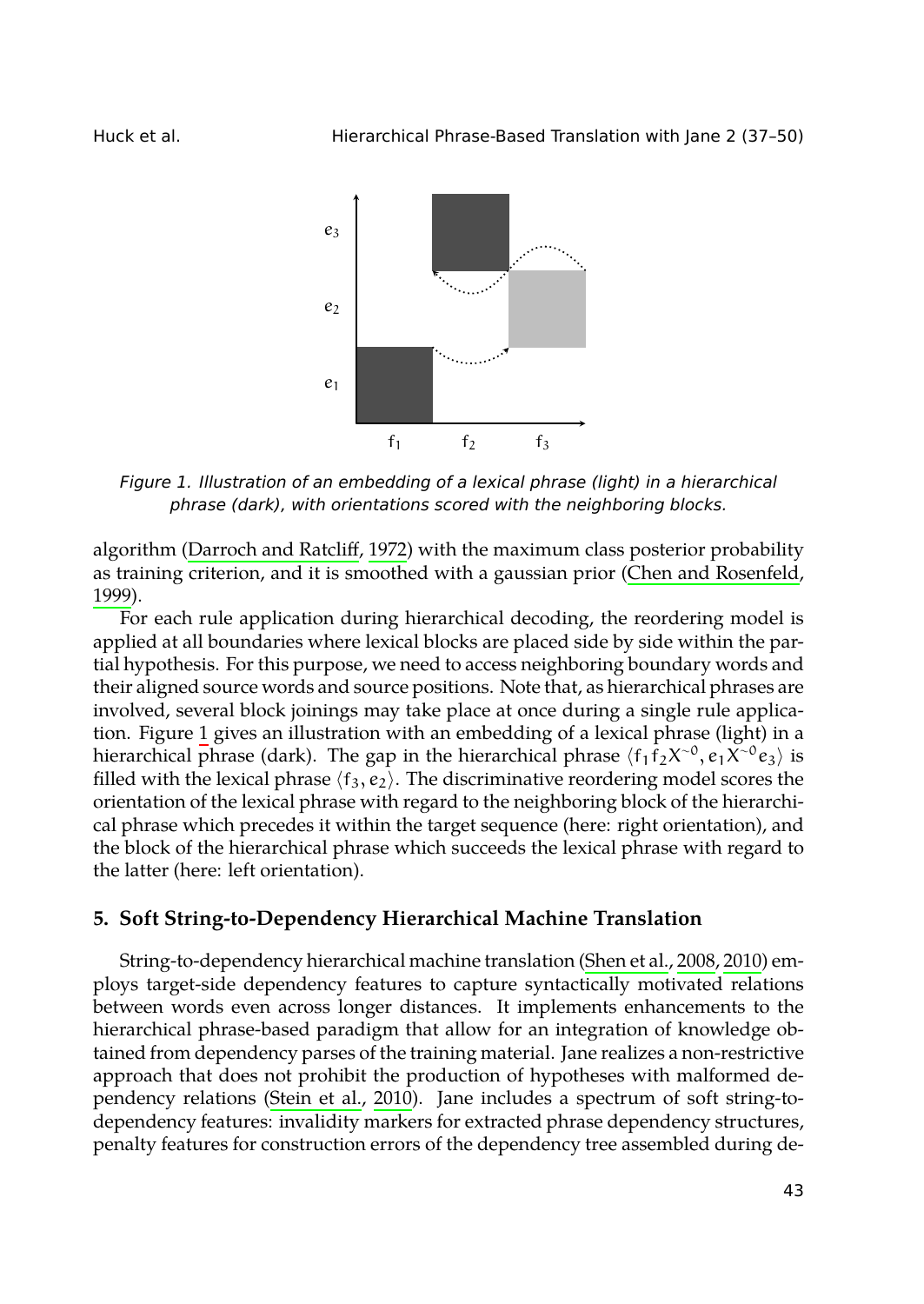<span id="page-7-1"></span><span id="page-7-0"></span>



*Figure 2. Fixed on head structure (left) and Figure 3. Floating with children structure a counterexample (right). (left) and a counterexample (right).*

coding, and dependency LM features. Dependency trees over translation hypotheses are built on-the-fly during the decoding process from information gathered in the training phase and stored in the phrase table. The soft string-to-dependency features are applied to rate the quality of the constructed tree structures. With version 2 of Jane, dependency LM scoring is—like the other features—directly integrated into the decoder (Peter et al., 2011).

#### **5.1. Dependency Structures in Translation**

A dependency models a linguistic relationship between two words, like e.g. the subject of a sentence that depends on the verb. String-to-dependency machine translation demands the creation of dependency structures over hypotheses produced by the decoder. This [c](#page-7-0)an b[e](#page-7-1) achieved by parsing the training material and carrying the dependency structures over to the translated sentences by augmenting the entries in the phrase table with dependency information. However, the dependency structures seen on phrase level during phrase extraction are not guaranteed to be applicable for the assembling of a dependency tree during decoding. Many of the extracted phrases may be covered by structures where some of the dependencies contradict each other. Dependency structures over extracted phrases which can be considered uncritical in this respect are called *valid*. Valid dependency structures are of two basic types: *fixed on head* or *floating with children*. An example and a counterexample for each [ty](#page-8-0)pe are shown in Figures 2 and 3, respectively. In an approach without hard restrict[io](#page-8-1)ns, all kinds of structures are allowed, but invalid ones are penalized. Merging heuristics allow for a composition of malformed dependency structures.

A soft approach means that we will not be able to construct a well-formed tree for all translations and that we have to cope with merging errors. During decoding, the previously extracted dependencies are used to build a dependency tree for each hypothesis. While in the optimal case the child phrase merges seamlessly into the parent phrase, often the dependencies will contradict each other and we have to devise strategies for these errors. An example of an ideal case is shown in Figure 4, and a phrase that breaks the previous dependency structure is shown in Figure 5. As a remedy, whenever the direction of a dependency within the child phrase points to the opposite direction of the parent phrase gap, we select the parental direction, but penalize the merging error. In a restrictive approach, the problem can be avoided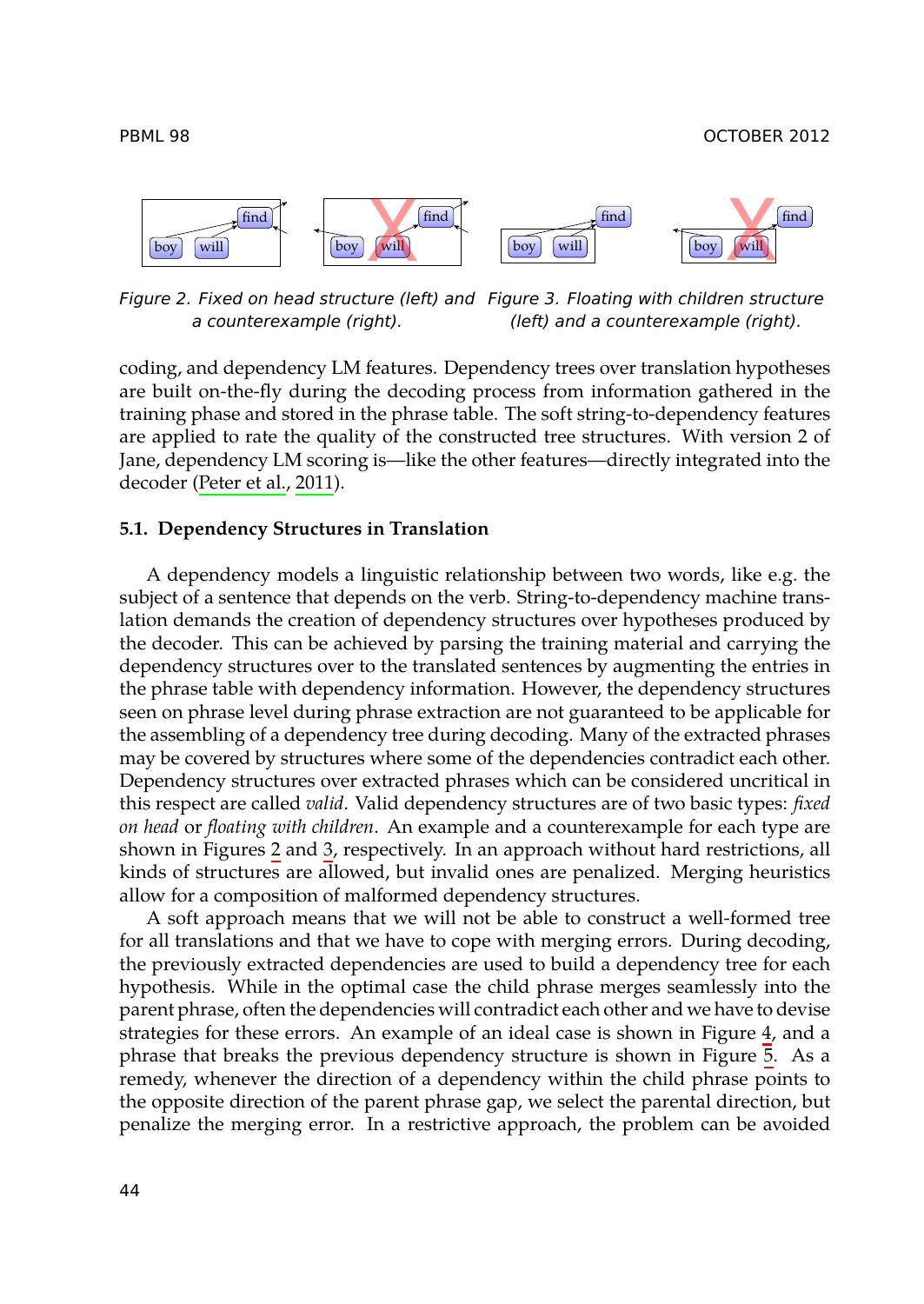<span id="page-8-0"></span>



*Figure 4. Merging two phrases without merging errors. All dependency pointers point into the same directions as the parent-dependencies.*

<span id="page-8-1"></span>*Figure 5. Merging two phrases with one left and two right merging errors. The dependency pointers point into other directions as the parent-dependencies.*

by requiring the decoder to always obey the dependency directions of the extracted phrases while assembling the dependency tree.

## **5.2. Dependency Language Model**

Jane computes several language model scores for a given tree: for each node as well as for the left and right-hand side dependencies of each node. For each of these scores, Jane also increments a distinct word count, to be included in the log-linear model, for a total of six features. Note that, while in a well-formed tree only one root can exist, we might end up with a forest rather than a single tree if several branches cannot be connected properly. In this case, the scores are computed on each resulting (partial) tree but treated [as if they were comp](#page-11-9)uted on a single tree.

## **6. Exp[erimental Evaluation](#page-11-10)**

We present empirical results obtained with the different models on the Chinese→English 2008 NIST task.

We work with a parallel training corpus of 3.0M Chinese-English sentence pairs (77.5M Chinese / 81.0M English running words). The [English targe](#page-12-11)t side of the data is lowercased, truecasing is part of the po[stprocessing pipelin](#page-10-1)e[. Wo](#page-10-1)rd alignments are created by aligning the data in both directions with GIZA**++** and symmetrizing the two trained alignments (Och and Ney, 2003). We rely on [the Stanford Depend](#page-11-11)ency Parser (Klein and Manning, 2003) to create dependency annotation on the target side of the training data. When extracting phrases, we apply several restrictions, in particular a maximum length of 10 on source and target side for lexical phrases, a length limit of five (including non-terminal symbols) for hierarchical phrases, and no more than two gaps per phrase. The language model is a 4-gram with modified Kneser-Ney smoothing which was trained with the SRILM toolkit (Stolcke, 2002).

We use the cube pruning algorithm (Huang and Chiang, 2007) to carry out the search. A maximum length constraint of 10 is applied to all non-terminals but the initial symbol *S*. Model weights are optimized against BLEU (Papineni et al., 2002) with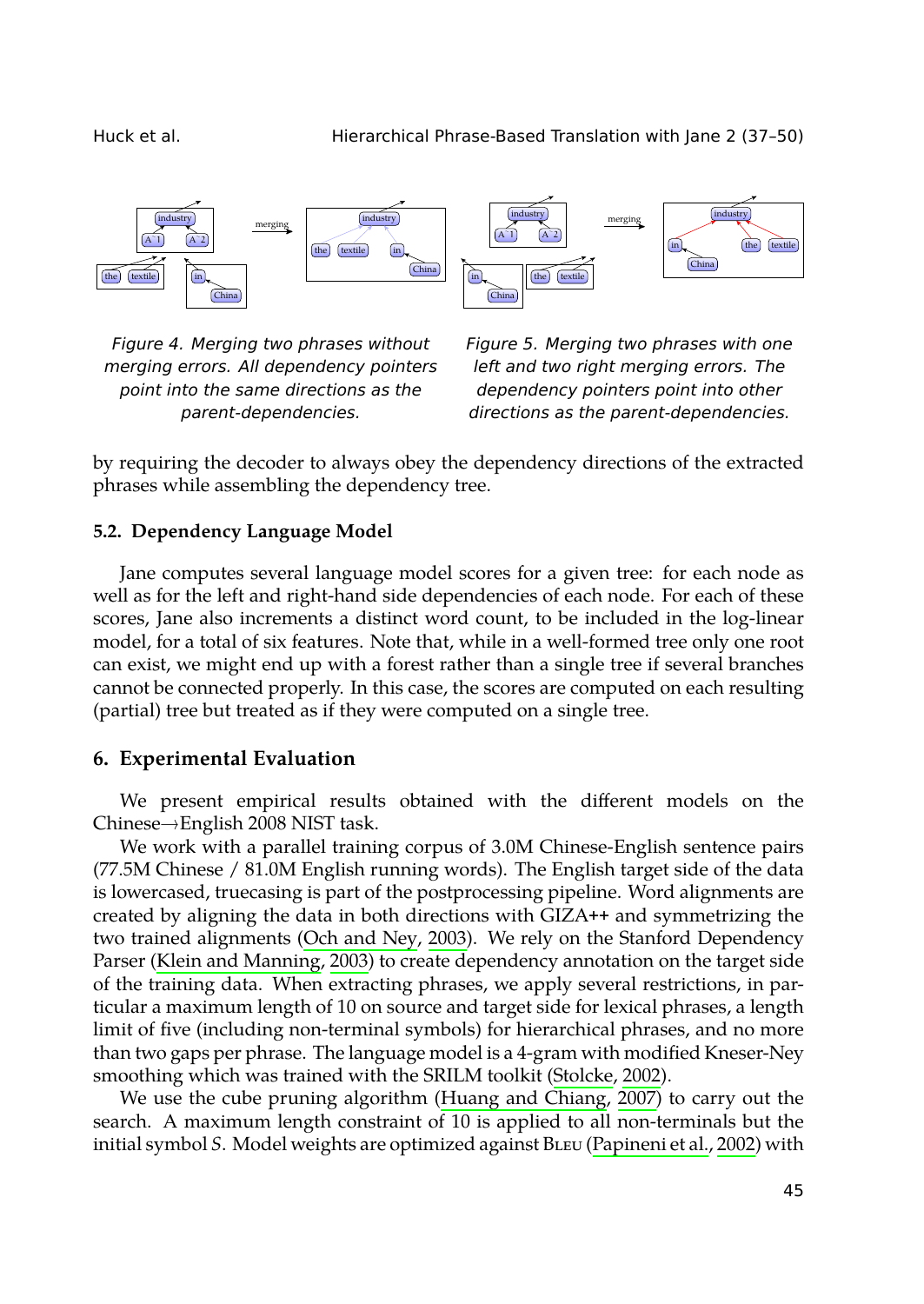|                                                                      | MT06 (Dev)                       |                          | MT08 (Test)           |                          |
|----------------------------------------------------------------------|----------------------------------|--------------------------|-----------------------|--------------------------|
|                                                                      | <b>BLEU</b><br>$\lceil\% \rceil$ | Ter<br>$\lceil\% \rceil$ | <b>BLEU</b><br>$[\%]$ | Ter<br>$\lceil\% \rceil$ |
| Baseline 1 (with s2t+t2s RF word lexicons, $t_{Norm}(\cdot)$ )       | 32.6                             | 61.2                     | 25.2                  | 66.6                     |
| + s2t+t2s insertion model (RF, individual)                           | 32.9                             | 61.4                     | 25.7                  | 66.2                     |
| + s2t+t2s deletion model (RF, histogram 10)                          | 32.9                             | 61.4                     | 26.0                  | 66.1                     |
| + sentence-level s2t IBM-1, $t_{Norm}(\cdot)$                        | 32.9                             | 61.6                     | 25.7                  | 66.6                     |
| + phrase-level s2t IBM-1, $t_{Norm}(\cdot)$                          | 33.0                             | 61.4                     | 26.4                  | 66.1                     |
| + phrase-level t2s IBM-1, t <sub>Norm</sub> (.)                      | 33.4                             | 60.7                     | 26.5                  | 65.7                     |
| + phrase-level s2t+t2s IBM-1, t <sub>Norm</sub> (.)                  | 33.8                             | 60.5                     | 26.9                  | 65.4                     |
| + discrim. RO                                                        | 33.0                             | 61.3                     | 25.8                  | 66.0                     |
| + swap rule + binary swap feature                                    | 33.2                             | 61.3                     | 26.2                  | 66.1                     |
| + jump rules + distance-based distortion costs                       | 33.2                             | 61.0                     | 26.4                  | 66.0                     |
| + insertion model + discrim. RO + DWL + triplets                     | 35.0                             | 59.5                     | 27.8                  | 64.4                     |
| Soft string-to-dependency                                            | 33.5                             | 60.8                     | 26.0                  | 65.7                     |
| - only valid phrases                                                 | 32.8                             | 62.0                     | 25.4                  | 67.1                     |
| - no merging errors                                                  | 32.5                             | 61.5                     | 25.5                  | 66.4                     |
| Baseline 2 (no phrase table smoothing)                               | 32.0                             | 62.2                     | 24.3                  | 67.8                     |
| + phrase-level s2t+t2s RF word lexicons, t <sub>Norm</sub> (.)       | 32.6                             | 61.2                     | 25.2                  | 66.6                     |
| + phrase-level s2t+t2s RF word lexicons, $t_{NoNorm}(\cdot)$         | 32.7                             | 61.8                     | 25.6                  | 66.7                     |
| + phrase-level s2t+t2s RF word lexicons, $t_{\text{NoisyOr}}(\cdot)$ | 32.4                             | 61.2                     | 25.5                  | 66.4                     |
| + phrase-level s2t+t2s RF word lexicons, t <sub>Moses</sub> (.)      | 32.7                             | 61.8                     | 25.4                  | 66.9                     |

<span id="page-9-0"></span>*Table 1. Experimental results for the NIST Chinese*→*English translation task (truecase). s2t denotes source-to-target scoring, t2s target-to-source scoring.*

MERT on 100-best lists. We employ MT06 as development set, MT08 is used as unseen test set. Translation quality is measured in truecase with BLEU and TER (Snover et al., 2006). The empirical results are presented in Table 1. By incorporating a combination of several of the advanced methods provided by Jane 2 (insertion model, discrim. RO, DWL, triplets), we are able to achieve a performce gain of  $+2.6\%$  BLEU/ -2.2% TER absolute over a standard hierarchical baseline (*Baseline 1*) .

# **7. Conclusion**

Jane is a stable and efficient state-of-the-art statistical machine translation toolkit that is freely available to the scientific community. It implements the standard hierarchical phrase-based translation approach with many extensions that further enhance the performance of the system. Version 2 of Jane features novel techniques like insertion and deletion models, lexical scoring variants, discriminative reordering extensions, and soft string-to-dependency hierarchical machine translation. We found them to be useful to achieve competitive results on large-scale tasks, and we hope that fellow researchers will benefit from the release of our toolkit.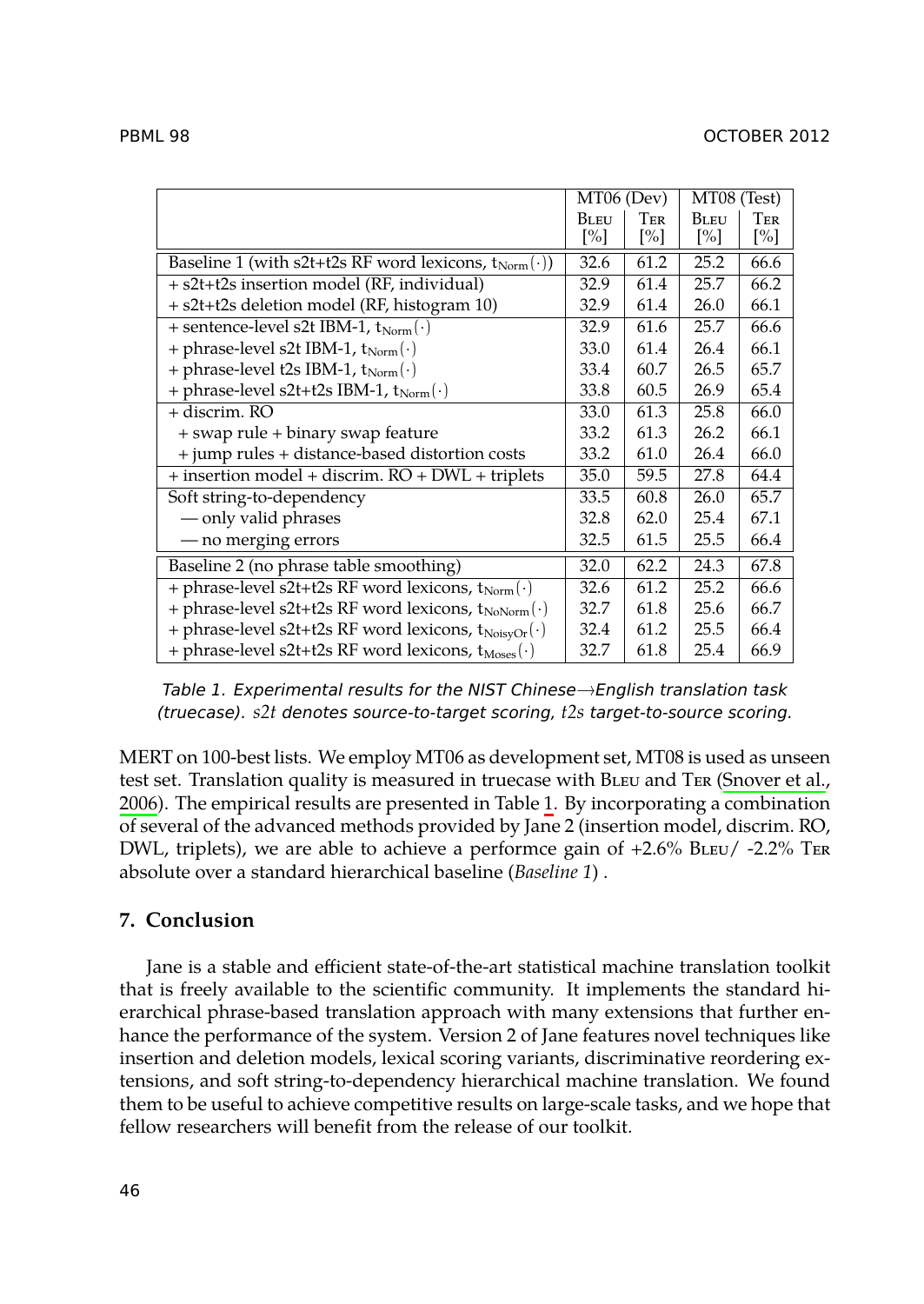# **Acknowledgments**

This work was partly achieved as part of the Quaero Programme, funded by OSEO, French State agency for innovation, and partly funded by the European Union under the FP7 project T4ME Net, Contract No. 249119.

# **Bibliography**

- <span id="page-10-6"></span>Berger, Adam L., Stephen A. Della Pietra, and Vincent J. Della Pietra. A Maximum Entropy Approach to Natural Language Processing. *Computational Linguistics*, 22(1):39–72, Mar. 1996.
- <span id="page-10-3"></span>Brown, Peter F., Stephen A. Della Pietra, Vincent J. Della Pietra, and Robert L. Mercer. The Mathematics of Statistical Machine Translation: Parameter Estimation. *Computational Linguistics*, 19(2):263–311, June 1993.
- <span id="page-10-0"></span>Chappelier, Jean-Cédric and Martin Rajman. A Generalized CYK Algorithm for Parsing Stochastic CFG. In *Proc. of the First Workshop on Tabulation in Parsing and Deduction*, pages 133–137, Apr. 1998.
- Chen, Stanley F. and Ronald Rosenfeld. A Gaussian Prior for Smoothing Maximum Entropy Models. Technical Report CMUCS-99-108, Carnegie Mellon University, Pittsburgh, PA, USA, Feb. 1999.
- Chiang, David. A Hierarchical Phrase-Based Model for Statistical Machine Translation. In *Proc. of the Annual Meeting of the Assoc. for Computational Linguistics (ACL)*, pages 263–270, Ann Arbor, MI, USA, June 2005.
- Chiang, David. Hierarchical Phrase-Based Translation. *Computational Linguistics*, 33(2): 201–228, June 2007.
- <span id="page-10-2"></span>Chiang, David, Kevin Knight, and Wei Wang. 11,001 new Features for Statistical Machine Translation. In *Proc. of the Human Language Technology Conf. / North American Chapter of the Assoc. for Computational Linguistics (HLT-NAACL)*, pages 218–226, Boulder, CO, USA, June 2009.
- Darroch, John N. and Douglas Ratcliff. Generalized Iterative Scaling for Log-Linear Models. *Annals of Mathematical Statistics*, 43:1470–1480, 1972.
- <span id="page-10-5"></span>He, Zhongjun, Yao Meng, and Hao Yu. Maximum Entropy Based Phrase Reordering for Hierarchical Phrase-based Translation. In *Proc. of the Conf. on Empirical Methods for Natural Language Processing (EMNLP)*, pages 555–563, Cambridge, MA, USA, Oct. 2010a.
- <span id="page-10-4"></span>He, Zhongjun, Yao Meng, and Hao Yu. Extending the Hierarchical Phrase Based Model with Maximum Entropy Based BTG. In *Proc. of the Conf. of the Assoc. for Machine Translation in the Americas (AMTA)*, Denver, CO, USA, Oct./Nov. 2010b.
- <span id="page-10-1"></span>Huang, Liang and David Chiang. Forest Rescoring: Faster Decoding with Integrated Language Models. In *Proc. of the Annual Meeting of the Assoc. for Computational Linguistics (ACL)*, pages 144–151, Prague, Czech Republic, June 2007.
- Huck, Matthias and Hermann Ney. Insertion and Deletion Models for Statistical Machine Translation. In *Proc. of the Human Language Technology Conf. / North American Chapter of the Assoc. for Computational Linguistics (HLT-NAACL)*, pages 347–351, Montréal, Canada, June 2012.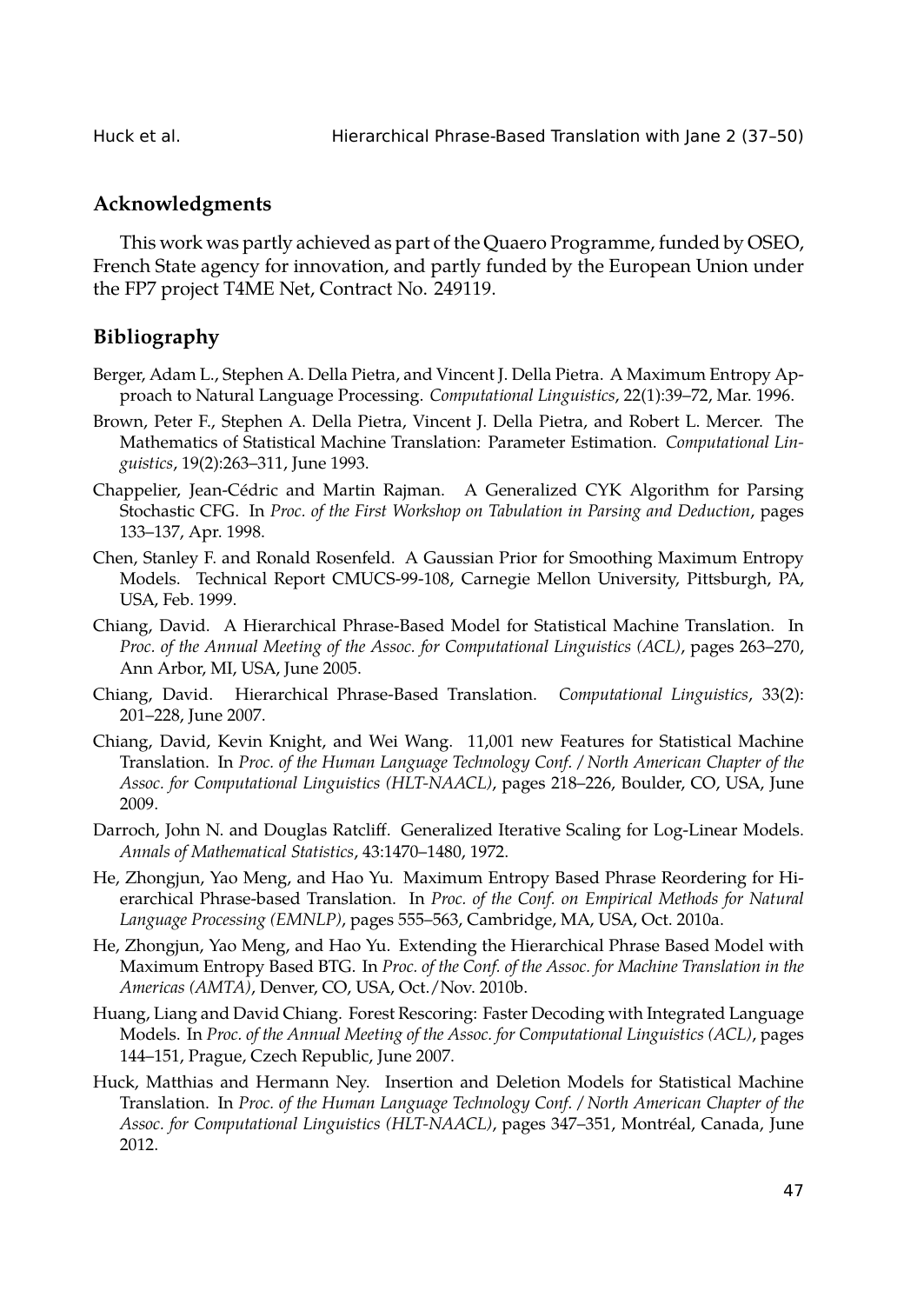- <span id="page-11-1"></span>Huck, Matthias, Martin Ratajczak, Patrick Lehnen, and Hermann Ney. A Comparison of Various Types of Extended Lexicon Models for Statistical Machine Translation. In *Proc. of the Conf. of the Assoc. for Machine Translation in the Americas (AMTA)*, Denver, CO, USA, Oct./Nov. 2010.
- <span id="page-11-5"></span>Huck, Matthias, Saab Mansour, Simon Wiesler, and Hermann Ney. Lexicon Models for Hierarchical Phrase-Based Machine Translation. In *Proc. of the Int. Workshop on Spoken Language Translation (IWSLT)*, pages 191–198, San Francisco, CA, USA, Dec. 2011.
- <span id="page-11-7"></span>Huck, Matthias, Stephan Peitz, Markus Freitag, and Hermann Ney. Discriminative Reordering Extensions for Hierarchical Phrase-Based Machine Translation. In *Proc. of the 16th Annual Conf. of the European Assoc. for Machine Translation*, pages 313–320, Trento, Italy, May 2012.
- <span id="page-11-10"></span>Klein, Dan and Christopher D. Manning. Accurate Unlexicalized Parsing. In *Proc. of the Annual Meeting of the Assoc. for Computational Linguistics (ACL)*, pages 423–430, Sapporo, Japan, July 2003.
- <span id="page-11-4"></span>Koehn, Philipp, Franz Joseph Och, and Daniel Marcu. Statistical Phrase-Based Translation. In *Proc. of the Human Language Technology Conf. / North American Chapter of the Assoc. for Computational Linguistics (HLT-NAACL)*, pages 127–133, Edmonton, Canada, May/June 2003.
- <span id="page-11-6"></span>Koehn, P., H. Hoang, A. Birch, C. Callison-Burch, M. Federico, N. Bertoldi, B. Cowan, W. Shen, C. Moran, R. Zens, C. Dyer, O. Bojar, A. Constantin, and E. Herbst. Moses: Open Source Toolkit for Statistical Machine Translation. In *Proc. of the Annual Meeting of the Assoc. for Computational Linguistics (ACL)*, pages 177–180, Prague, Czech Republic, June 2007.
- Li, Junhui, Zhaopeng Tu, Guodong Zhou, and Josef van Genabith. Using Syntactic Head Information in Hierarchical Phrase-Based Translation. In *Proc. of the Workshop on Statistical Machine Translation (WMT)*, pages 232–242, Montréal, Canada, June 2012.
- <span id="page-11-0"></span>Mauser, Arne, Saša Hasan, and Hermann Ney. Extending Statistical Machine Translation with Discriminative and Trigger-Based Lexicon Models. In *Proc. of the Conf. on Empirical Methods for Natural Language Processing (EMNLP)*, pages 210–218, Singapore, Aug. 2009.
- <span id="page-11-2"></span>Nelder, John A. and Roger Mead. A Simplex Method for Function Minimization. *The Computer Journal*, 7:308–313, 1965.
- <span id="page-11-3"></span>Och, Franz Josef. Minimum Error Rate Training for Statistical Machine Translation. In *Proc. of the Annual Meeting of the Assoc. for Computational Linguistics (ACL)*, pages 160–167, Sapporo, Japan, July 2003.
- <span id="page-11-9"></span>Och, Franz Josef and Hermann Ney. A Systematic Comparison of Various Statistical Alignment Models. *Computational Linguistics*, 29(1):19–51, Mar. 2003.
- <span id="page-11-11"></span>Papineni, Kishore, Salim Roukos, Todd Ward, and Wei-Jing Zhu. Bleu: a Method for Automatic Evaluation of Machine Translation. In *Proc. of the Annual Meeting of the Assoc. for Computational Linguistics (ACL)*, pages 311–318, Philadelphia, PA, USA, July 2002.
- <span id="page-11-8"></span>Peter, Jan-Thorsten, Matthias Huck, Hermann Ney, and Daniel Stein. Soft String-to-Dependency Hierarchical Machine Translation. In *International Workshop on Spoken Language Translation*, pages 246–253, San Francisco, CA, USA, Dec. 2011.
- Sankaran, Baskaran and Anoop Sarkar. Improved Reordering for Shallow-*n* Grammar based Hierarchical Phrase-based Translation. In *Proc. of the Human Language Technology Conf. /*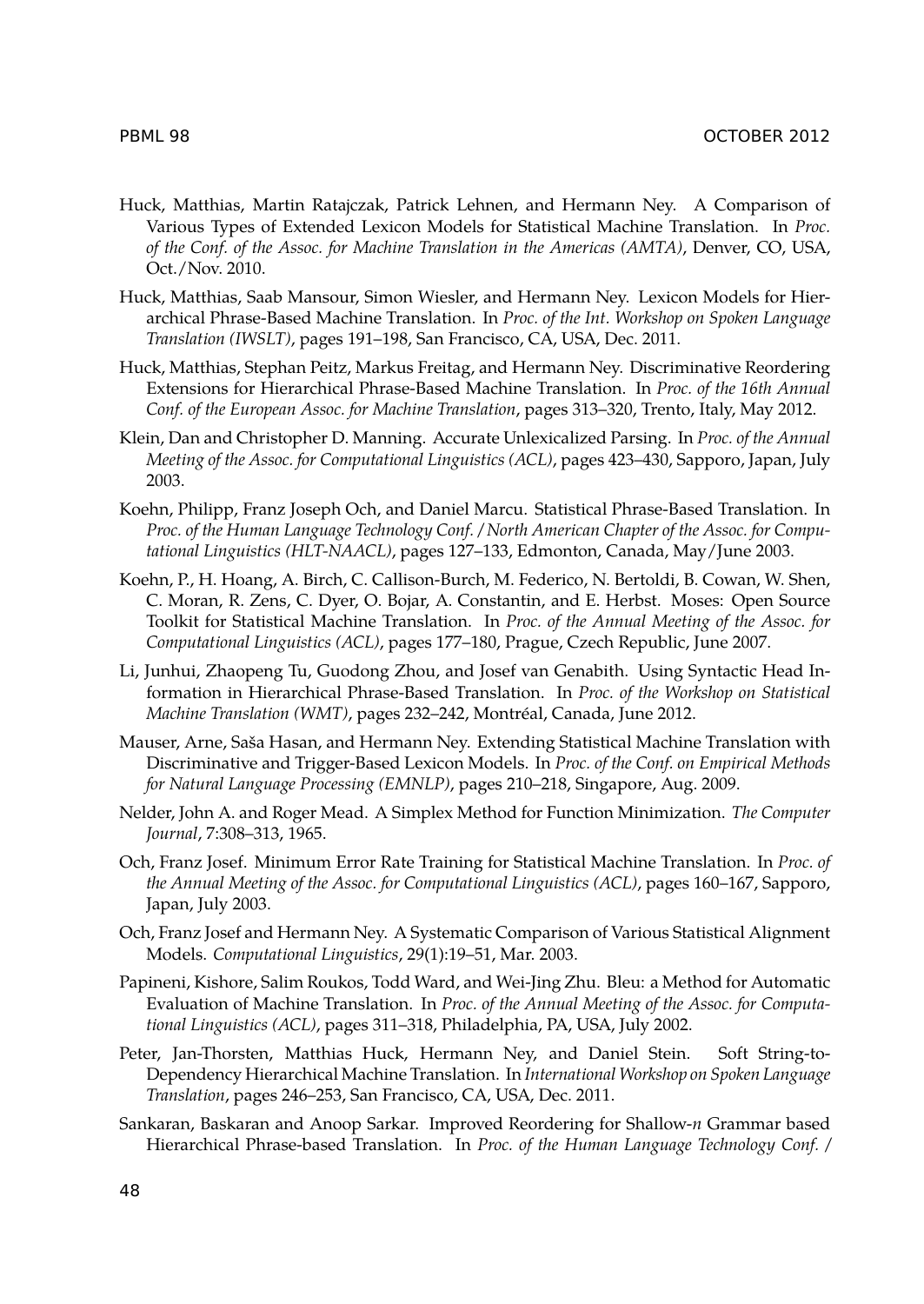<span id="page-12-12"></span><span id="page-12-10"></span><span id="page-12-9"></span>

*North American Chapter of the Assoc. for Computational Linguistics (HLT-NAACL)*, pages 533–537, Montréal, Canada, June 2012.

- <span id="page-12-3"></span>Shen, Libin, Jinxi Xu, and Ralph Weischedel. A New String-to-Dependency Machine Translation Algorithm with a Target Dependency Language Model. In *Proc. of the Annual Meeting of the Assoc. for Computational Linguistics (ACL)*, pages 577–585, Columbus, OH, USA, June 2008.
- <span id="page-12-7"></span>Shen, Libin, Jinxi Xu, and Ralph Weischedel. String-to-Dependency Statistical Machine Translation. *Computational Linguistics*, 36(4):649–671, Dec. 2010.
- <span id="page-12-11"></span>Snover, Matthew, Bonnie Dorr, Richard Schwartz, Linnea Micciulla, and John Makhoul. A Study of Translation Edit Rate with Targeted Human Annotation. In *Proc. of the Conf. of the Assoc. for Machine Translation in the Americas (AMTA)*, pages 223–231, Cambridge, MA, USA, Aug. 2006.
- <span id="page-12-2"></span>Stein, Daniel, Stephan Peitz, David Vilar, and Hermann Ney. A Cocktail of Deep Syntactic Features for Hierarchical Machine Translation. In *Proc. of the Conf. of the Assoc. for Machine Translation in the Americas (AMTA)*, Denver, CO, USA, Oct./Nov. 2010.
- <span id="page-12-5"></span>Stein, Daniel, David Vilar, Stephan Peitz, Markus Freitag, Matthias Huck, and Hermann Ney. A Guide to Jane, an Open Source Hierarchical Translation Toolkit. *The Prague Bulletin of Mathematical Linguistics*, (95):5–18, Apr. 2011.
- <span id="page-12-6"></span>Stolcke, Andreas. SRILM – an Extensible Language Modeling Toolkit. In *Proc. of the Int. Conf. on Spoken Language Processing (ICSLP)*, volume 3, Denver, CO, USA, S[ept. 2002.](http://dx.doi.org/10.1007/s10590-011-9119-4)
- <span id="page-12-1"></span>Ve[nugopal, Ashish, Andreas Zol](http://dx.doi.org/10.1007/s10590-011-9119-4)lmann, N.A. Smith, and Stephan Vogel. Preference Grammars: Softening Syntactic Constraints to Improve Statistical Machine Translation. In *Proc. of the Human Language Technology Conf. / North American Chapter of the Assoc. for Computational Linguistics (HLT-NAACL)*, pages 236–244, Boulder, CO, USA, June 2009.
- <span id="page-12-0"></span>Vilar, David and Hermann Ney. On LM Heuristics for the Cube Growing Algorithm. In *Proc. of the Annual Conf. of the European Assoc. for Machine Translation (EAMT)*, pages 242–249, Barcelona, Spain, May 2009.
- <span id="page-12-4"></span>Vilar, David and Hermann Ney. Cardinality pruning and language model heuristics for hierarchical phrase-based translation. *Machine Translation*, Nov. 2011. URL http://dx.doi.org/ 10.1007/s10590-011-9119-4.
- <span id="page-12-8"></span>Vilar, David, Daniel Stein, and Hermann Ney. Analysing Soft Syntax Features and Heuristics for Hierarchical Phrase Based Machine Translation. In *Proc. of the Int. Workshop on [Spoken](http://dx.doi.org/10.1007/s10590-011-9120-y) [Language Translation \(IWSLT\)](http://dx.doi.org/10.1007/s10590-011-9120-y)*, pages 190–197, Waikiki, HI, USA, Oct. 2008.
- Vilar, David, Daniel Stein, Matthias Huck, and Hermann Ney. Jane: Open Source Hierarchical Translation, Extended with Reordering and Lexicon Models. In *Proc. of the Workshop on Statistical Machine Translation (WMT)*, pages 262–270, Uppsala, Sweden, July 2010a.
- Vilar, David, Daniel Stein, Stephan Peitz, and Hermann Ney. If I Only Had a Parser: Poor Man's Syntax for Hierarchical Machine Translation. In *Proc. of the Int. Workshop on Spoken Language Translation (IWSLT)*, pages 345–352, Paris, France, Dec. 2010b.
- Vilar, David, Daniel Stein, Matthias Huck, and Hermann Ney. Jane: an advanced freely available hierarchical machine translation toolkit. *Machine Translation*, 2012. URL http: //dx.doi.org/10.1007/s10590-011-9120-y.